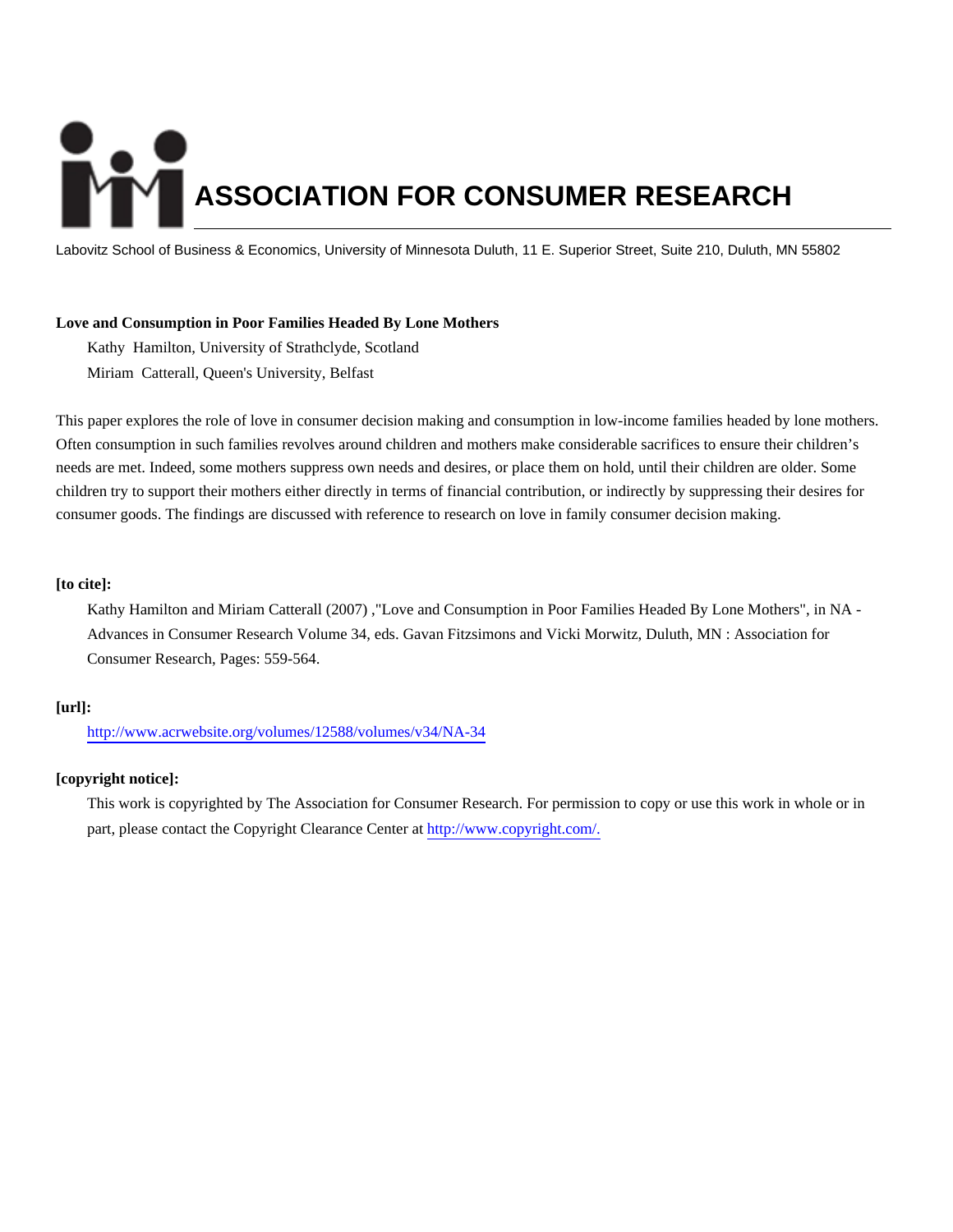# **Love and Consumption in Poor Families Headed By Lone Mothers**

Kathy Hamilton, University of Strathclyde, Scotland Miriam Catterall, Queen's University, Belfast

# **INTRODUCTION**

In the US, 32.3 million people are classified as poor, representing some 12% of the total population (Hill 2002a). In the UK, the General Consumer Council (2001) estimated that between 13 and 14 million people live in poverty. Lone parents, mainly lone mothers, account for a significant percentage of the poverty population (Field 1996). One in four families in the UK is headed by a lone parent and 62% of these families live on or below the poverty line (Gingerbread 2003). Despite their prevalence, low-income families and their consumption decisions are neglected in consumer research generally, and in family consumer research in particular. There is only a very small stream of research that focuses on the poorer consumer, mainly located within the sub-fields of macromarketing (Hill and Stephens 1997) and marketing and public policy (Andreasen 1993). Similarly, in family consumer research Ahuja and Stinson (1993) called for more attention to the fastest growing family type in the US, the female-headed single parent family.

In addition to bearing the burden for ensuring the family's financial survival, lone mothers are often stigmatized by other members of society. The tendency to view lone mothers as a homogeneous group facilitates the social construction of lone motherhood as a social problem (Kanji 2004). Yet Edin and Lein's (1997, 159) study of single mothers, many of them in extreme poverty, found "*surprising resilience and creativity in building strategies to help their children overcome poor life conditions."* The study of lone mother headed families reported here supports this finding in the context of consumer decision making. Lone mothers try to ensure that their children are protected from the realities of living on a meager budget. In doing so, they either suppress their own needs and desires or place them on hold. Children may also contribute to the family coping effort directly through earned income or, indirectly by withholding their desires for consumer goods. Thus, by their actions lone mothers and their children demonstrate the potential strength of love influence on family decision making.

The paper begins with a review of literature on the poor as consumers and then goes on to consider decision making in family consumer behavior research. The methodology is then discussed with details of sampling, data collection and interpretation methods employed in the study. The study findings are presented and the subsequent discussion considers the significance of love as a driver of consumer decision making in families. Finally, the implications of the findings for family consumer research are discussed.

## **LITERATURE REVIEW**

Most studies with low-income consumers consider how they cope with poverty with an emphasis on how finance and other resources are accessed. There is little information regarding decisions on resource allocation within low-income families. Even in disciplines where poverty is a more vibrant research topic, there is a tendency to analyze poverty in terms of the financial circumstances of families and take little or no account of the distribution of expenditure within families (Millar and Glendinning 1992).

Low-income consumers often show great skills in exploiting their environments to exert some control within their lives and adapt to the financial realities with which they are faced (Hill and Stephens 1997). For example, the poor often turn to alternative sites

of acquisition for many essential household goods (Williams and Windebank 2001). People on limited incomes patronize car boot sales more frequently than other consumers (Stone, Horne and Hibbert 1996). Gregson, Crewe and Brooks (2002) found that charity shopping is often a necessity for impoverished consumers even though this involves a lot of time and effort to find adequate, good quality products.

Lone mothers frequently borrow money even though this compromises their independence (Edin and Lein 1997). Usually, they rely on cash help from members of their personal networks, such as absent fathers, boyfriends, relatives and friends. In the financial sector, credit unions and mail order credit (Ford and Rowlingson 1996) are important sources of credit, as are doorstep lenders and pawnbrokers. However, as financial circumstances worsen, households tend to move away from credit towards a more liquid form of budgeting (Ford and Rowlingson 1996).

Illicit income can be generated from legal activities in the form of informal work such as babysitting, or from illegal activities such as prostitution or selling drugs (Hill and Stephens 1997). Fryer (2005) found that men typically attempt to maximize income through illicit activity whereas women try to reduce expenditure through careful budgeting and economizing, exploitation of special offers, reduction in expectations of life, creative activities (for example, buying and restoring old furniture) and cultivation of social support. Social support from family and close friends, and from sources including churches and other non-profit associations, is an important resource asset for low-income consumers (Lee, Ozanne and Hill 1999).

The plurality of family structures has not been greatly recognized within the consumer research literature (Ekström 2004). Despite the changes in family structure, consumer researchers have largely neglected the issue of how alternative family forms influence consumer behavior (Rindfleisch, Burroughs and Denton 1997). Thus, little is known about the consumption patterns of lone parent families. Bates and Gentry (1994) studied stem families resulting from divorce and found that children are accorded "adult status" earlier. Ahuja and Stinson (1993), in their study of lone mother headed families, found that children's influence in this family type varies according to demographic characteristics of the family, the mother's sex role orientation, product type and stage in the decision making process. However, Geuens, Mast and De Pelsmacker (2002) found that contemporary family structures, such as single parent families and smaller families, have only a minor impact on children's influence on decision making. Studies of family consumer decision making have tended to consider abstract concepts, such as influence and power, rather than focusing on the tangible consumer behaviors of family members (Hall et al. 1995), such as how resources are spent and distributed within the family. Since family decisions are made within a private and intimate setting, it can be difficult for researchers to access this information.

#### **METHODOLOGY**

In line with other consumer researchers (Darley and Johnson 1985), this study adopted a relative perspective on poverty and defined low-income consumers as lacking the resources necessary to participate in the normal customs of their society. However, to aid the selection of families for the study, the results of the Poverty and Social Exclusion Survey of Britain (Gordon et al. 2000) were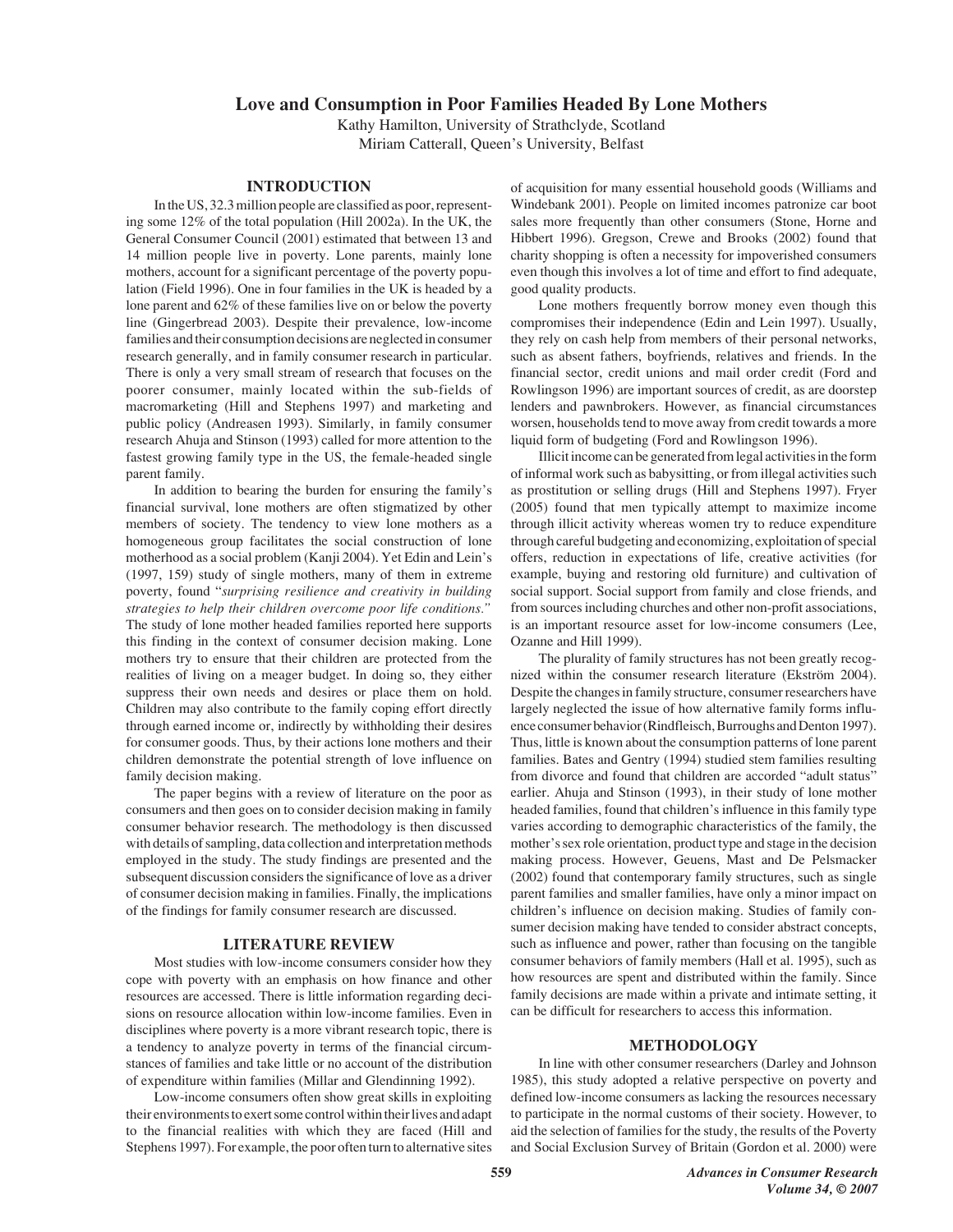### **560 /** *Love and Consumption in Poor Families Headed By Lone Mothers*

used as a guideline. This survey indicated that the income after tax needed each week to escape overall poverty averaged £239 for all households. Most of the families in the study were on incomes under £200 per week.

Purposeful sampling was used for this project, which involves the selection of information-rich cases that are used to provide indepth information that is relevant to the purpose of the research. The study involved twenty-four female lone parent headed families. Families were selected from urban areas and all but three of the mothers were unemployed, one was employed full-time and two were in part-time jobs. Employed mothers were working in lowpaid jobs. The interviews began in March 2004 and continued until May 2005.

In-depth interviews were held with the families. As poverty can affect the whole family unit, a family approach was adopted in that all households included at least one child under the age of 18. In 16 families, the mother was interviewed alone and in 8 families it was possible to arrange an interview with the mother and her children (aged 11 to 18). Family methodologies have not been widely used in consumer research (Ekström 2004). Poverty is often experienced within the social context of the family and as such, responses to poverty may be collaborative in nature. The interviewing of multiple family members permits a deeper understanding of the family dynamics in terms of each person's role and influence in consumption decisions. Given the private and personal nature of the research, interviews were carried out in respondents' homes to ensure a familiar and comfortable environment.

Hermeneutics was used to interpret the data. This is an iterative process,*"in which a "part" of the qualitative data (or text) is interpreted and reinterpreted in relation to the developing sense of the "whole""* (Thompson, Pollio and Locander 1994, 433). These iterations allow a holistic understanding to develop over time, as initial understandings are modified as new information emerges. First, each individual interview was interpreted. Secondly, separate interviews were related to each other and common patterns identified.

#### **FINDINGS**

The study findings are presented under 3 sub-headings relating to ensuring children fit in, the price of fitting in and support from children.

#### **Ensuring Children Fit In**

Many mothers in the study aimed to minimize the negative consequences of poverty for their children. Fear of social difference affected almost all the mothers, highlighting the strong social pressure they are under to ensure that their children do not stand out as being different from other children. Within the consumer society there is a large emphasis on designer brand names that have high brand awareness among children, even those younger than school age. One way that this is manifested is through the purchase of brand name clothing and footwear and many mothers felt pressurized into ensuring that their children had access to socially acceptable clothing.

Jackie: *"Actually nearly all his friends wear brand name shoes so I wouldn't make my child stand out"* (23, one child). Lorraine: *"It seems to be that it's the done thing to dress your kids in brand name clothing, I have to do it now; she has*

*reached that age. For years I avoided brand names, but I was never going to make her stand out from the rest of them"* (43, three children).

Sarah: *"If I buy them cheap stuff they won't wear them, they're*

*only going to be laughed at in the street, you buy stuff for the kids so as they're not going to be bullied"* (46, six children).

Previous research also suggests that it is not uncommon for children in low-income families to own branded clothing and they consider that if someone is wearing expensive-looking brand names they could not be poor (Elliott and Leonard 2004). However, this desire for brand name clothing can place families under financial stress. Some mothers turn towards credit in order to obtain the desired products.

Eva: *"I have to shop from catalogues sometimes because you can pay it off. There's times I just couldn't go to the town and spend £30 or £40, I mean some of these Reeboks and all that Sarah [12 year old daughter] would want, I mean I couldn't take £35 out of my money, I can't do it"* (45, three children).

Low-income consumers may be accused of acting irrationally because they spend their limited incomes on branded goods that may be deemed as luxuries rather than necessities. In some family interviews teenagers admitted that their peers would tease them if they did not wear the "right" clothes. The purchase of brand name clothing and footwear may be aimed at maintaining visible consumption whilst reducing expenditure in other less visible areas, such as food consumed within the home. Some parents commented that if they have to reduce expenditure it is food that is the most flexible.

Eva: *"You have to pay your bills; you can't have no electric or no heating. You'd have to cut back, maybe instead of having a full dinner, you'd have maybe beans and toast or egg and chips instead of egg sausage and chips"* (45, three children).

#### **The Price of Fitting In**

The majority of the mothers said that obtaining what their children need and want is their main priority and consequently, even everyday family consumption is structured around the children. To illustrate, several mothers organize their own diet around their children's preferences with comments such as "*I tend to buy what they eat and I would sort of skimp on my own stuff"* and "*I eat kids' food, I don't eat adult's food, I just eat what they're eating.*" As one lone mother described, this situation is also found with money allocated to clothing, *"he [2 year-old son] gets a lot of my shopping money, he gets a lot of clothes. I can't afford to buy clothes for me and him."*

Many parents in the study suppress their own needs to provide for their children. Indeed, some parents even implied that their lives were on hold as all their energy was aimed at caring for their children. Some parents choose to delay fulfilling their own ambitions and place their own desires secondary to those of their children.

Julie: *"My lifestyle is very very budgeted, very sacrificing. It can be quite stressful... it amazes me how I can find the money to pay for some of the bills that I have like Holly's [5 year-old daughter] school bills… because she wants to be involved in loads of stuff for her school which costs a fortune"* (24, one child).

While many families have to endure sacrifices in other areas to afford to buy the branded goods their children desire, others turn to unreported income. Janet is a 38-year-old lone mother with 3 children. Although she is receiving welfare payments, she supple-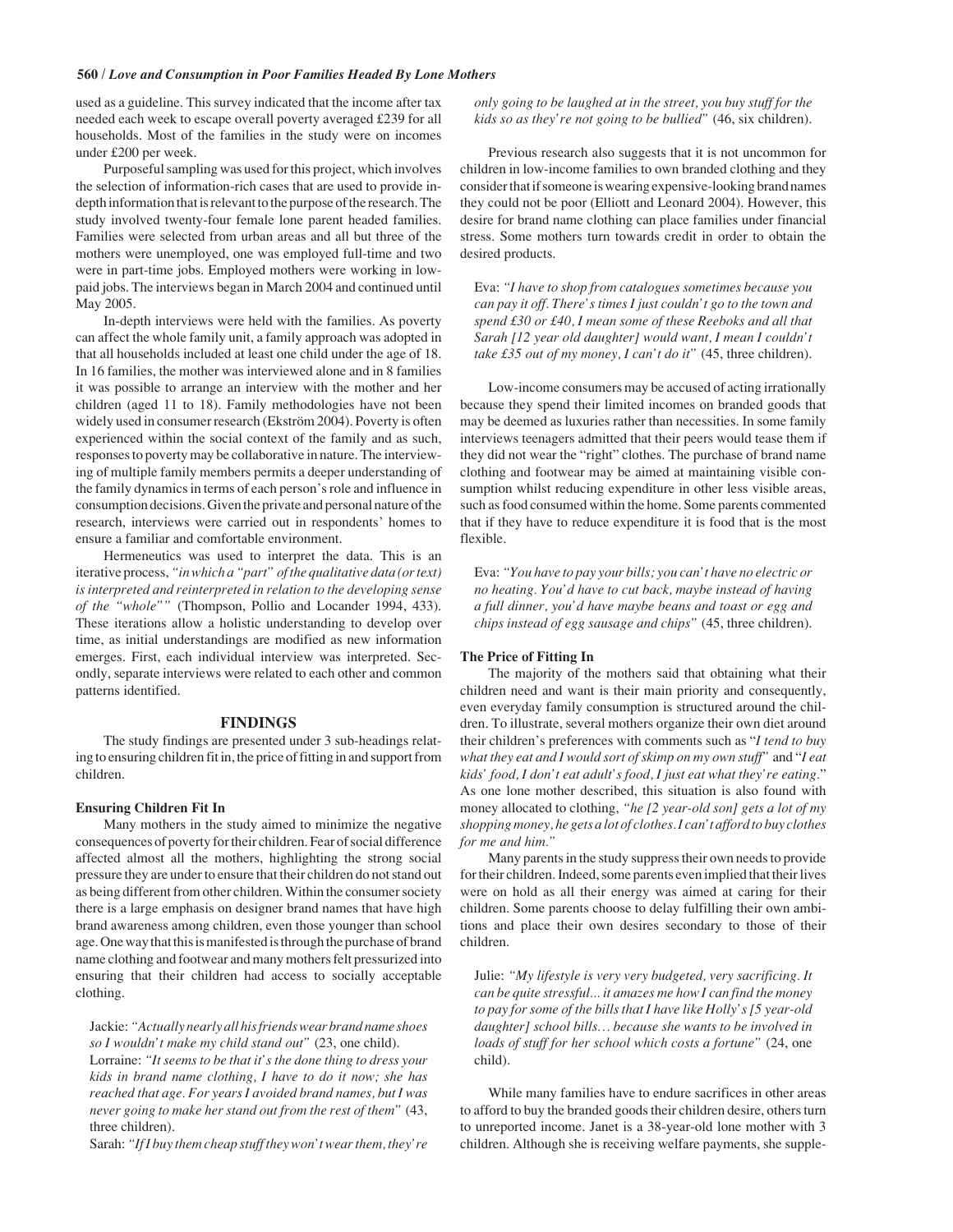#### *Advances in Consumer Research (Volume 34)* **/ 561**

ments this income with an unreported job in the local fast food outlet for which she receives cash-in-hand payment. Janet describes her experiences of benefit fraud as follows.

*"It's very hard and dangerous too. I've already been caught. You have to pay them back; I'll be paying £20 a month back until I'm 84 or something."*

This illicit work provides benefits over and above financial ones, such as the opportunity for social interaction and improving feelings of self-worth. As Janet states, "*it's good because you're meeting people and you're not stuck in the house.*" However, the overriding reason for such work is the extra income it generates. Although Janet mentions the benefits of illicit income, she also implies that this is not a problem-free option. The stress and constant worry of being reported creates an emotional strain: "*I hate my life like this, looking over your shoulder all the time"* but "*I just want to be able to give the kids a bit more.*"

Kochuyt (2004) discusses how exclusion from the marketplace can be countered by the inclusive effects of the family unit which is made into a back-up institution to fill the gaps created by the failures of the market and the insufficient safety nets of the welfare state.The subordination of individual needs to family needs demonstrates that the way in which resources are allocated amongst family members is unequal. As Kochuyt (2004, 145) suggests "*By imposing an 'artificial lack' of resources upon themselves, the parents create an 'artificial affluence' for their kids."* One reason for the prioritization of children's wants and needs is that mothers view their children as part of their extended self (Belk 1988). If mothers are judged based on their children, it follows that the wellbeing and appearance of children can be seen as an extension of concern about their individual identities. By providing children with increased possessions and opportunities, parents aim to prevent the reproduction of poverty in the next generation.

## **Support from Children**

Previous research suggests that children employ pre-meditated and well thought-out strategies to persuade parents to meet their consumption desires (Palan and Wilkes 1997). Often this involves overt influence attempts such as bargaining or repeated entreaty (Daly and Leonard 2002). This study demonstrates that the process of low-income children's influence does not necessarily result from overt direct persuasion strategies. Indeed, many of the children had an awareness of their family's financial situation and consequently curtailed demands for increased possessions. Rossiter (1978) pointed out the need to distinguish between direct influence and indirect influence whereby the former represents an active role based directly on the decision maker's own needs and the latter represents a passive role in which the decision maker takes another family member's needs indirectly into account. This study demonstrates how more passive forms of influence can be as powerful as overt persuasion tactics.

In some families, children play an active role in coping with financial constraints and are effective in contributing to the family's united coping effort. Take the example of Melissa, a mother to five children (all below the age of 7) who has faced extreme financial difficulties resulting in personal bankruptcy. Due perhaps to the severity of their financial circumstances, Melissa explained that her 6 and 7 year-old daughters understand the value of money. The following extract demonstrates how 7 year-old Debbie contributes to the coping effort.

*"I had no money at all and the girls were eating rice for breakfast and they were eating meatballs and crap food. And* *I said, "look Debbie, whenever my money comes I will give you a fiver and you can go down to the shop and you can buy whatever you want," and she went down to the Co-op and brought up a pack of Variety [Breakfast] Cereal and two liters of milk and came back and put it all in bowls for everyone, God love her."*

Melissa's guilt over not being able to provide her children with good quality food encourages her to give her daughter money out of the limited budget. Given the extreme financial difficulty, this may appear irrational to outsiders. However, Melissa feels that this is an appropriate course of action in the circumstances. Additionally, in this case, the money is ultimately allocated to collective family consumption. Debbie understands the importance of necessities and uses her own pocket money in such a way as to benefit all members of the family. Additionally, although the pressure to display socially acceptable clothing does not escape Debbie, she rationalizes these choices by curtailing demands in other areas.

*"When they were getting their uniforms, we went out to get trainers and Debbie kept saying "no mummy it's ok, no mummy it's ok" and we came home that night and she said "you know what I would really want, do you remember those trainers with the big thick soles, they were Reebok mummy, could I not have them? I'll not get black shoes, I'll just get my trainers, I'll just get them."*

Melissa's financial situation is worse than the difficulties faced by many of the other families in the study. However, the evidence suggests that other young children are also capable of understanding financial constraints. Some children attempt to make a direct financial contribution to the household taking the form of both withdrawing money from savings accounts and contributing money earned from part-time employment. Sarah, mother to six children, (four under the age of 18) described how her 11 year-old daughter withdrew half of her savings from her credit union account to help the family.

## *"One day I was stuck, she went and took, she only had a tenner and she went and took a fiver out of it for me."*

Teenage children who earn money from part-time employment can help the family both directly and indirectly. This is consistent with previous research that highlights children's resourcefulness in attempting to improve their family's situation by accessing part-time work (Ridge 2002). Some teenagers contribute directly to the household bills, for example, one informant described how her 16 year-old daughter contributes money towards the electricity bill. Similarly, in another family consisting of a lone mother with three children, the two older children had full time jobs meaning that all bills were split three ways. As well as direct financial contributions towards the maintenance of the household, teenagers with part-time employment also indirectly reduce the pressure placed on parents. In an interview with Janet and Pamela, a mother and her 16 year-old daughter, Pamela described how she is able to buy her own clothes with the money earned through her part-time job. Pamela now has her own income source and as a result is placing fewer demands on her mother.

In some families, especially those with older children, mothers expect their children to participate in the coping process. This does not always require a financial contribution but rather an understanding of the family's financial situation and the limitations that this entails. One way in which mothers achieve this is through open family communication to keep children informed of financial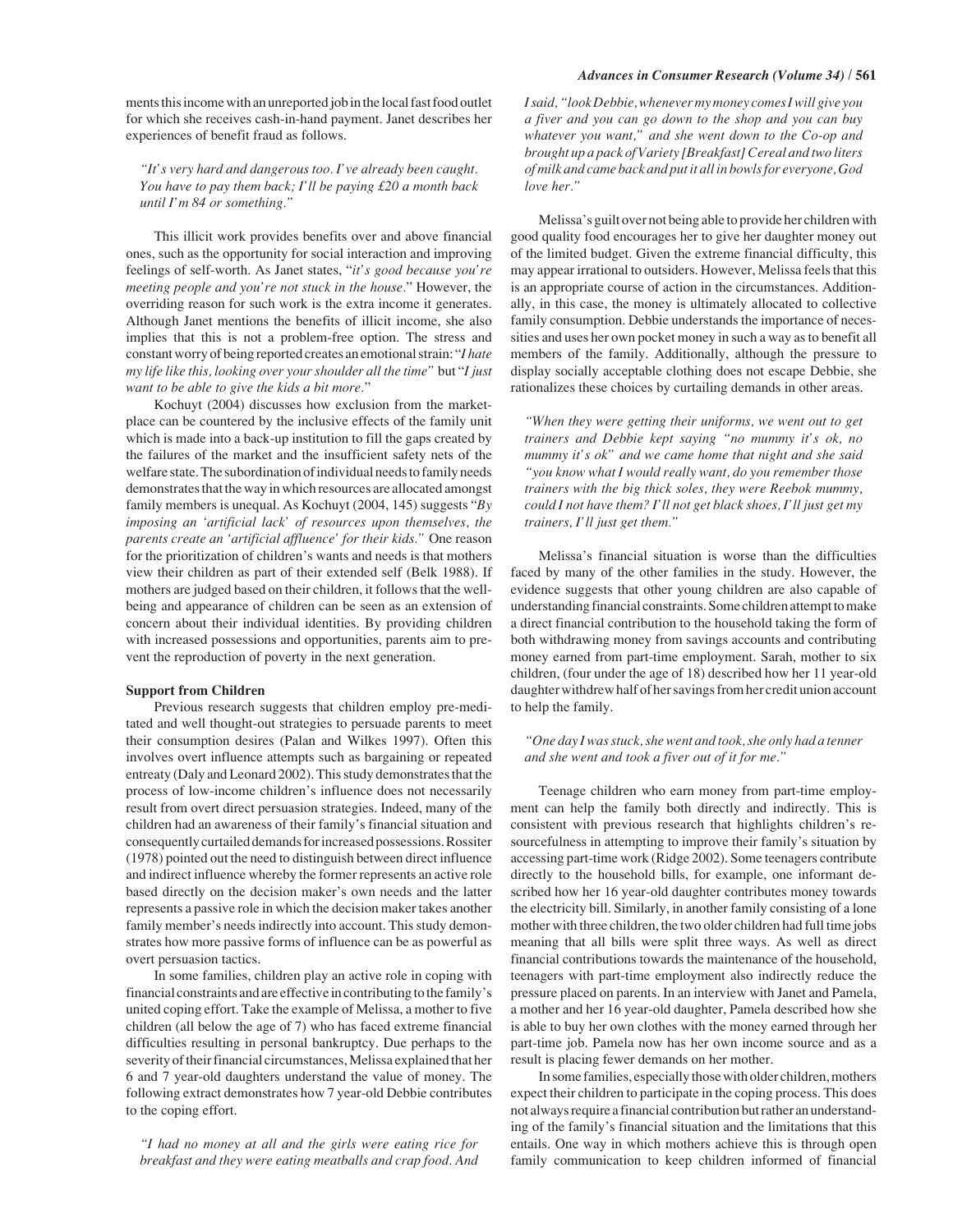circumstances. In an interview with Maria and her 17 year-old son, Ryan, Maria mentioned that both Ryan and her other children are "*made very aware of what we've got and what we haven't got."* As a result Ryan maintained that he does not place unrealistic demands on his mother, relieving pressure at special times such as Christmas. This is supported in the sociology literature as Daly and Leonard (2002) found that some children curtailed their demands for brand name clothes or alternatively sourced clothes with prices that fell within their families' means.

The strategies can be categorized into those that involve a direct financial contribution to the household and those that indirectly alleviate financial pressure due to the reduced demands placed on parents.

#### **DISCUSSION**

Previous family consumer research suggests that children influence the consumption choices of products for which they are the end user such as toys and breakfast cereals (Lackman and Lanasa 1993). This study shows how limited financial resources may actually increase children's influence. These low-income children are at the centre of consumer decision making within the family, not only in relation to products that are used by them, but also in relation to products for other family members. As in this study, Kochuyt's (2004) research with low-income families in Belgium also found that parents place children's needs first, making considerable sacrifices in the process.

However, there is evidence in the study reported here that sacrifices for others are not confined to parents alone. There were many instances where children, though not all of them, put family needs above their own personal needs. This suggests that the family as a consuming unit provides a protective capsule against the risks of poverty by acting in a collaborative manner such that the available resources are distributed within the family on the basis of need. Of course, it could be argued that 'need' is perhaps an inappropriate term in this context. Many of the buying decisions in this study may appear irrational to more affluent consumers.

The poor are often accused of acting irrationally because they spend their limited incomes on products that society deems as unnecessary. Given their financial situation, it is assumed that the poor would be cautious shoppers and, consequently, actions that are not aimed at minimizing expenditure can be viewed as irrational. For example, Alwitt and Donley (1996) found that poor consumers prefer nationally branded goods and do not use generic or store brands any more than other shoppers. In this study, it may seem irrational to spend £40 on a pair of branded training shoes for a child, who may shortly outgrow them, when family financial resources are so meager. Furthermore, in order to buy these trainers, savings may be made by serving *'crap food'* to the family and spending less of their resources on what is identified as essential products required for a healthy life (Firat and Dholakia 1998). Andreasen (1993) argued that people act rationally given their own circumstances*.* In this study one of the overriding aims of buying expensive branded goods and services is the protection of children in terms of potential stigmatization, social difference or bullying from peers, a rational decision given the circumstances.

Thus, current categories such as rational and irrational decisions and discretionary and non-discretionary spending need to be revisited when considering the behavior of poor consumers, as do hierarchy of needs frameworks that suggest consumers meet basic needs for food and shelter before buying the more discretionary 'social' goods, such as branded trainers. For low-income consumers spending on branded clothing and footwear is non-discretionary whereas with food spending, in terms of quantity and quality at least, there is some discretion. This suggests new categories for low-income families of visible and invisible goods placed, perhaps, at either end of a continuum. Spending on visible goods and services will be towards the non-discretionary pole for it is through them that poor consumers present themselves to the world, giving added meaning to conspicuous consumption. Their lack is an indicator of poverty and the associated stigma and shame. By contrast, there is some discretion in invisible spending, which applies to goods and services consumed in the privacy of the home.

Findings demonstrate that both mothers and their children place the needs of other family members before their own needs, suggesting that love can be a driver of consumer decision making. Park, Tansuhaj and Kolbe (1991, 723) note that family consumer research has given little attention to emotions including love, affection, sympathy, intimacy, anger and guilt in consumer behavior. It seems also that family researchers in other disciplines give little attention to love. According to Bahr and Bahr (2001, 1234): "*The naming of love and sacrifice as essential concepts, even root metaphors, strikes the modern student of families as quaint, for neither term plays much part in today's family theory*." Certainly, it is difficult to find many instances in consumer research where love is theorized as a driver of consumer decision making.

Miller (1998) suggests shopping is not an individualistic act and that objects can be the means of creating or enhancing relationships of love between subjects. Belk and Coon (1993, 413) examine agapic love in the context of romantic love and gift giving but suggest that it may also apply to "*brotherly love, spiritual love, and parental or familial love,*" and also to non-gift purchases. Agapic love means that the giver is willing to make sacrifices and do anything for the recipient. More specific to impoverished consumers, Hill (2002b, 20) recognizes the potential of love driven behavior to improve the lives of the poor. Other-centered love involves behavior, "*designed to support and advance the quality of life of loved ones*." He argues that other-centered love stems from individuals who believe that giving to others is an extension of their concern for their own families. It can also come from individuals outside the community who bring new resources to help alleviate poverty.

One of the difficulties in attributing love to consumer decision making is the slippage between terms such as other-centered, caring, self-sacrifice, altruism, emotion, agape and love, which, though not synonyms, could all be used to offer at least a partial description of behavior that places others' needs before one's own. Additionally, the "deconstruction" of many of these terms means that there is caution surrounding their use. For instance, selfsacrifice can have distinctly negative connotations when applied to the family. Feminist scholars argue that when sacrifice is employed in this context, it tends to be women who are expected to do the sacrificing–mothers with their children, daughters with elderly parents, and so on (Bahr and Bahr 2001). Similarly buyer behavior, like economics, rational choice theory and psychology, has difficulty in accepting 'genuine' altruistic or other-centered behavior since it is assumed that self-interest underpins action (Monroe 1994), perhaps more so in an era when it is widely accepted that consumers are increasingly individualistic.

## **CONCLUSION**

Contributions from this research are evident on a number of levels. First, poverty impacts on the family as a whole and, it follows, that responses to it have the potential to be more collaborative in nature. Parents often restrict or minimize their personal needs to satisfy children and children may suppress their desires and use their 'own' financial resources to buy items for other family members. Such collaborative consumption demonstrates the importance of using the family as a unit of analysis. Secondly, it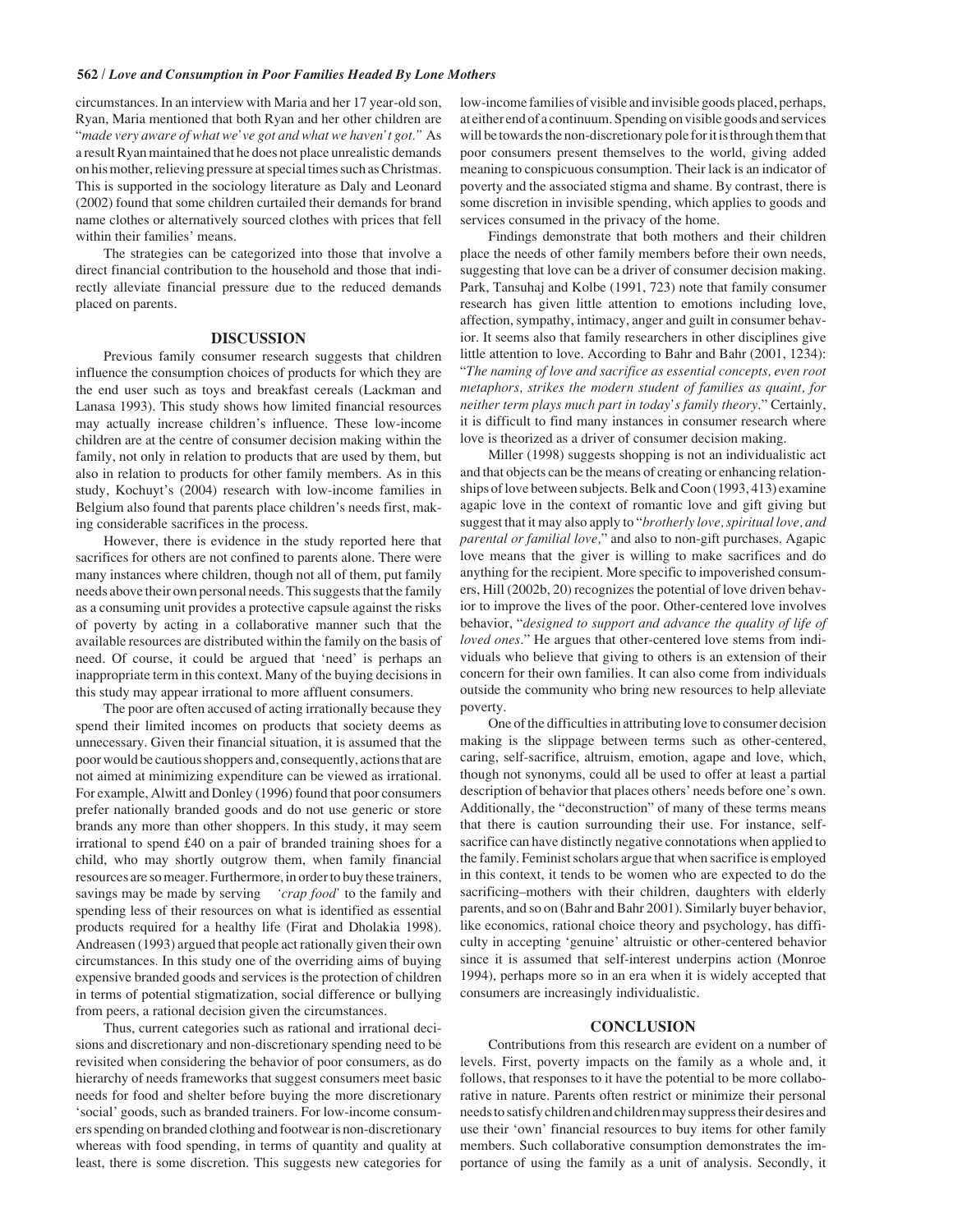#### *Advances in Consumer Research (Volume 34)* **/ 563**

questions assumptions about the poor and the seeming irrationality of their buying decisions. It suggests that a new category of visible and non-visible goods and services may help explain some seemingly irrational buying decisions by poor consumers. Thirdly, it questions the predominant model of consumer decision making that assumes self-interest and suggests that love may be more of a driver of such decisions than current theory suggests. There are opportunities for further explication and development of love and terms used as synonyms in the consumer buying context. Finally, findings from this study may not be exclusive to low-income families. Regardless of income or marital status, mothers may suppress their own needs and desires, or place them on hold, until their children are older.

# **REFERENCES**

- Ahuja, Roshan D. and Stinson, Kandi M. (1993), "Female-Headed Single parent Families: An Exploratory Study of Children's Influence in Family Decision Making" *Advances in Consumer Research*, 20, pp. 469-474
- Alwitt, Linda F. and Donley, Thomas D. (1996), *The Low-Income Consumer, Adjusting the Balance of Exchange,* Thousand Oaks: CA. Sage
- Andreasen, Alan R. (1993), "Revisiting the Disadvantaged: Old Lessons and New Problems," *Journal of Public Policy and Marketing,* 12, 2, pp. 270-275
- Bahr, Howard and Bahr, Kathleen (2001), "Families and Self-Sacrifice: Alternative Models and Meanings for family Theory", *Social Forces*, 79, 4, pp. 1231-1258
- Bates, Myra Jo and Gentry, James W. (1994), "Keeping the Family Together: How We Survived the Divorce", *Advances in Consumer Research*, 21, pp. 30-34
- Belk, Russell W. (1988), "Possessions and the Extended Self," *Journal of Consumer Research,* 15, 2, pp. 139-168
- Belk, Russell W. and Coon, Gregory S. (1993), "Gift Giving as Agapic Love: An Alternative to the Exchange Paradigm Based on Dating Experiences," *Journal of Consumer Research,* 20 (Dec), pp. 393-417
- Daly, Mary and Leonard, Madeleine (2002), *Against All Odds: Family Life on a Low Income in Ireland*, Dublin, Combat Poverty Agency
- Darley, William K. and Johnson, Denise M. (1985), "A Contemporary Analysis of the Low Income Consumer: An International Perspective," in C.T. Tan and J.N. Sheth (eds.) *Historical Perspectives in Consumer Research: National and International Perspectives*, Provo, UT: Association for Consumer Research, pp. 206-210
- Edin, Kathryn and Lein, Laura (1997), *Making Ends Meet: How Single Mothers Survive Welfare and Low-Wage Work*, New York, Russell Sage Foundation
- Elliott, Richard and Leonard, Clare (2004), "Peer Pressure and Poverty: Exploring Fashion Brands and Consumption Symbolism among Children of the "British Poor,"" *Journal of Consumer Behaviour,* 3, 4, pp. 347-359
- Ekström, Karin M. (2004), "Guest Editor's Introduction: Family Consumption," *Consumption, Markets and Culture,* 7, 3, pp.185-190
- Field, Frank (1996), *Stakeholder Welfare,* London, IEA Health and Welfare Unit
- Firat, A. Fuat and Dholakia, Nikhilesh (1998), *Consuming People: From Political Economy to Theatres of Consumption*, London, Routledge
- Ford, J and Rowlingson, K. (1996), "Low-income Households and Credit: Exclusion, Preference and Inclusion," *Environment and Planning A*, 28, pp. 1345-1360
- Fryer, David (2005), "*Income, Mental Health and Coping Strategies in Low Income and Unemployed Families,*" ESRC funded research project, www.regard.ac.uk
- General Consumer Council, Northern Ireland (2001), "Hungry for Change–Community Action to Tackle Food Poverty," *The Price of Being Poor,* Paper 1
- Geuens, Maggie, Mast, Gitte and De Pelsmacker, Partick (2002), "Children's Influence on Family Purchase Behavior: The Role of Family Structure," *Asia Pacific Advances in Consumer Research*, 5, pp. 130-135

Gingerbread (2003), "Annual Review," London

- Gordon, David; Adelman, Laura; Ashworth, Karl; Bradshaw, Jonathan; Levitas, Ruth; Middleton, Sue; Pantazis, Christina; Patsios, Demi; Payne, Sarah; Townsend, Peter and Williams, Julie (2000), *Poverty and Social Exclusion in Britain*, York, Joseph Rowntree Foundation
- Gregson, Nicky; Crewe, Louise and Brooks, Kate (2002), "Shopping, Space, and Practice," *Environment and Planning D: Society and Space*, 20, pp. 597-617
- Hall, John; Shaw, Mike; Johnson, Melissa and Oppenheim, Peter (1995), "Influence of Children on Family Consumer Decision Making," *European Advances in Consumer Research,* 2, pp. 45-53
- Hill, Ronald Paul (2002a), "Stalking the Poverty Consumer: A Retrospective Examination of Modern Ethical Dilemmas," *Journal of Business Ethics,* 37, 2, pp. 209-219
- Hill, Ronald Paul (2002b), "Compassionate Love, Agape, and Altruism: A New Framework for Understanding and Supporting Impoverished Consumers," *Journal of Macromarketing,* 22, 1, pp. 19-31
- Hill, Ronald Paul and Stephens, Debra Lynn (1997), "Impoverished Consumers and Consumer Behavior: The Case of AFDC Mothers," *Journal of Macromarketing,* 17, 2, pp. 32- 48
- Kanji, Shireen (2004), "The Route Matters: Poverty and Inequality Among Lone-Mother Households in Russia," *Feminist Economics,* 10, 2, pp. 207-225
- Kochuyt, Thierry (2004), "Giving Away One's Poverty. On the Consumption of Scarce Resources Within the Family," *The Sociological Review*, 52, 2, pp. 139-161
- Lackman, Conway and Lanasa, John M. (1993), "Family Decision-Making Theory: An Overview and Assessment," *Psychology and Marketing*, 10, 2, pp. 81-93
- Lee, Renee Gravois; Ozanne, Julie L. and Hill, Ronald Paul (1999), "Improving Service Encounters Through Resource Sensitivity: The Case of Health Care Delivery in an Appalachian Community," *Journal of Public Policy and Marketing,* 18, 2, pp. 230-248
- Millar, J. and Glendinning, C. (1992), "Invisible Women, Invisible Poverty," in C. Glendinning and J. Millar (eds.), *Women and Poverty in Britain: The 1990s,* Hemel Hempstead, Harvester Wheatsheaf
- Miller, Daniel (1998), *A Theory of Shopping*, Cambridge, Polity Press
- Monroe, Kristen R. (1994), "A Fat Lady in a Corset: Altruism and Social Theory", *American Journal of Political Science,* 38, 4, 861-893
- Park, Jong-Hee, Tansuhaj, Patriya S. and Kolbe, Richard H. (1991), "The Role of Love, Affection, and Intimacy in Family Decision Research," *Advances in Consumer Research,* 18, pp. 651-656
- Palan, Kay M. and Wilkes, Robert E. (1997), "Adolescent-Parent Interaction in Family Decision Making," *Journal of Consumer Research*, 24 (Sept), pp. 159-169